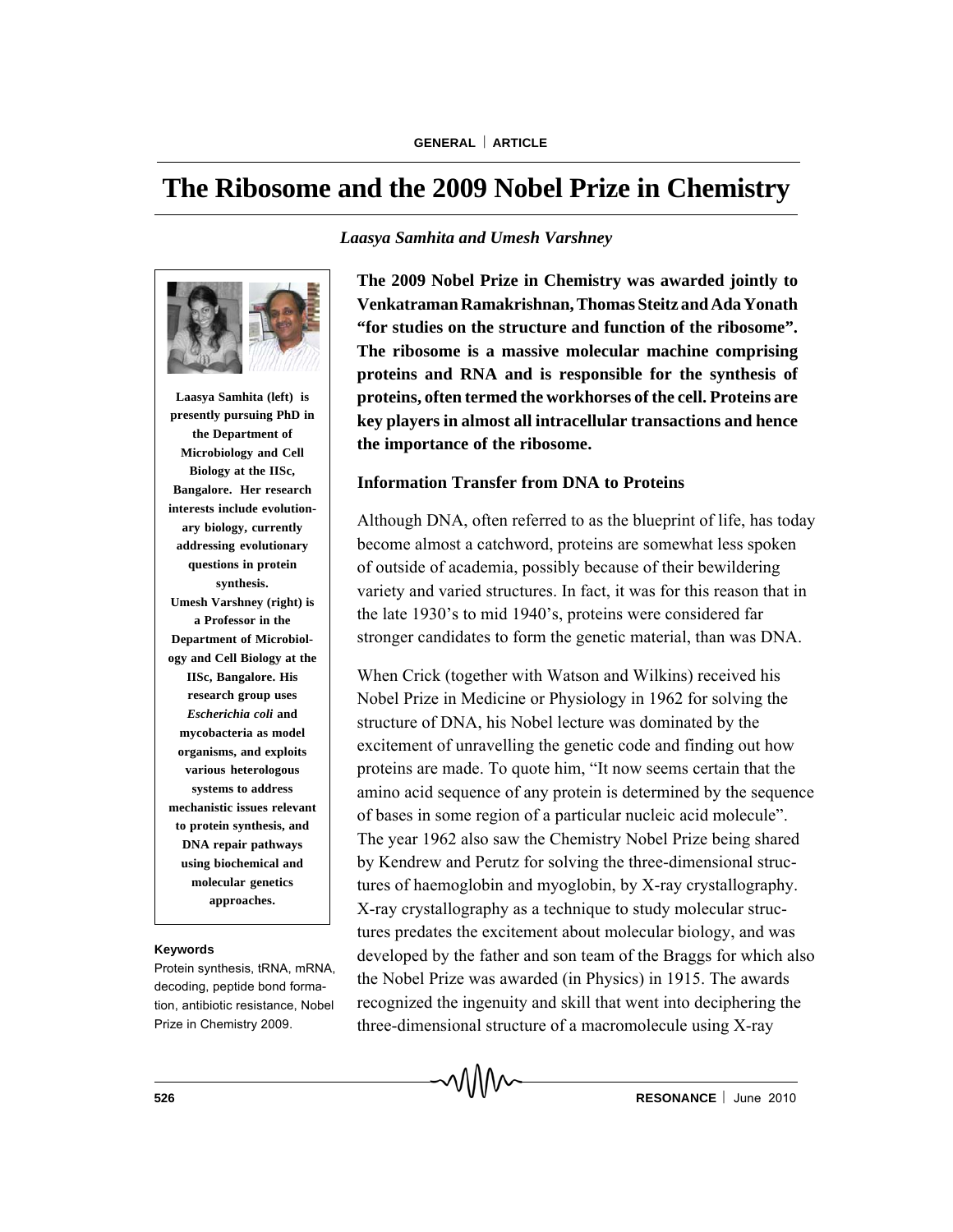crystallography, a technique that is still maximally used to solve protein structures.

The last Nobel Prize related to ribosome function, awarded jointly to Holley, Khorana and Nirenberg in 1968 in Physiology or Medicine for their "interpretation of the genetic code and its function in protein synthesis", was the most critical in understanding how DNA-based life functions. Their findings confirmed Crick's earlier hypothesis that DNA encodes instructions according to which amino acids are assembled and joined together to form proteins. In 1958, Crick had suggested the presence of an intermediate 'adapter' molecule attached to an amino acid which would direct it to its proper position next to a corresponding triplet code. The breakthrough came the same year with the discovery of transfer RNA (tRNA), first identified as a soluble RNA or 'sRNA'. Work on the genetic code led to the discovery of 64 possible triplet base combinations of which 61 could be translated into specific amino acids (the remaining three signalled the end of protein synthesis). However, organisms appeared to possess around half this number of distinct tRNA molecules. It followed from this that each tRNA molecule may recognize more than one triplet code to mean the same amino acid.

Crick proposed a mechanism entitled 'the wobble hypothesis' to explain how this could happen. He postulated what was later found to be true, that of the three bases of a triplet code, the third base does not encode critical information. It is the first two that decide which tRNA (aminoacyl-tRNA) will be picked. For instance, UUU and UUC encode the amino acid phenylalanine and they can both be decoded by a single tRNA having GAA anticodon. The puzzle however remained, that clearly tRNA molecules are all very alike in their three-dimensional structure; how then does the ribosome tell them apart on the basis of just the two bases? Also, for example, as in the case of UAG (which encodes a stop codon) and UAU (which encodes tyrosine), it is necessary to discriminate even at the third base position. How this occurs at the molecular level has only recently been understood, thanks largely to the micro-view of the decoding centre offered by the

MMN

The awards recognized the ingenuity and skill that went into deciphering the three-dimensional structure of a macromolecule using X-ray crystallography, a technique that is still maximally used to solve protein structures.

Work on the genetic code led to the discovery of 64 possible triplet base combinations of which 61 could be translated into specific amino acids.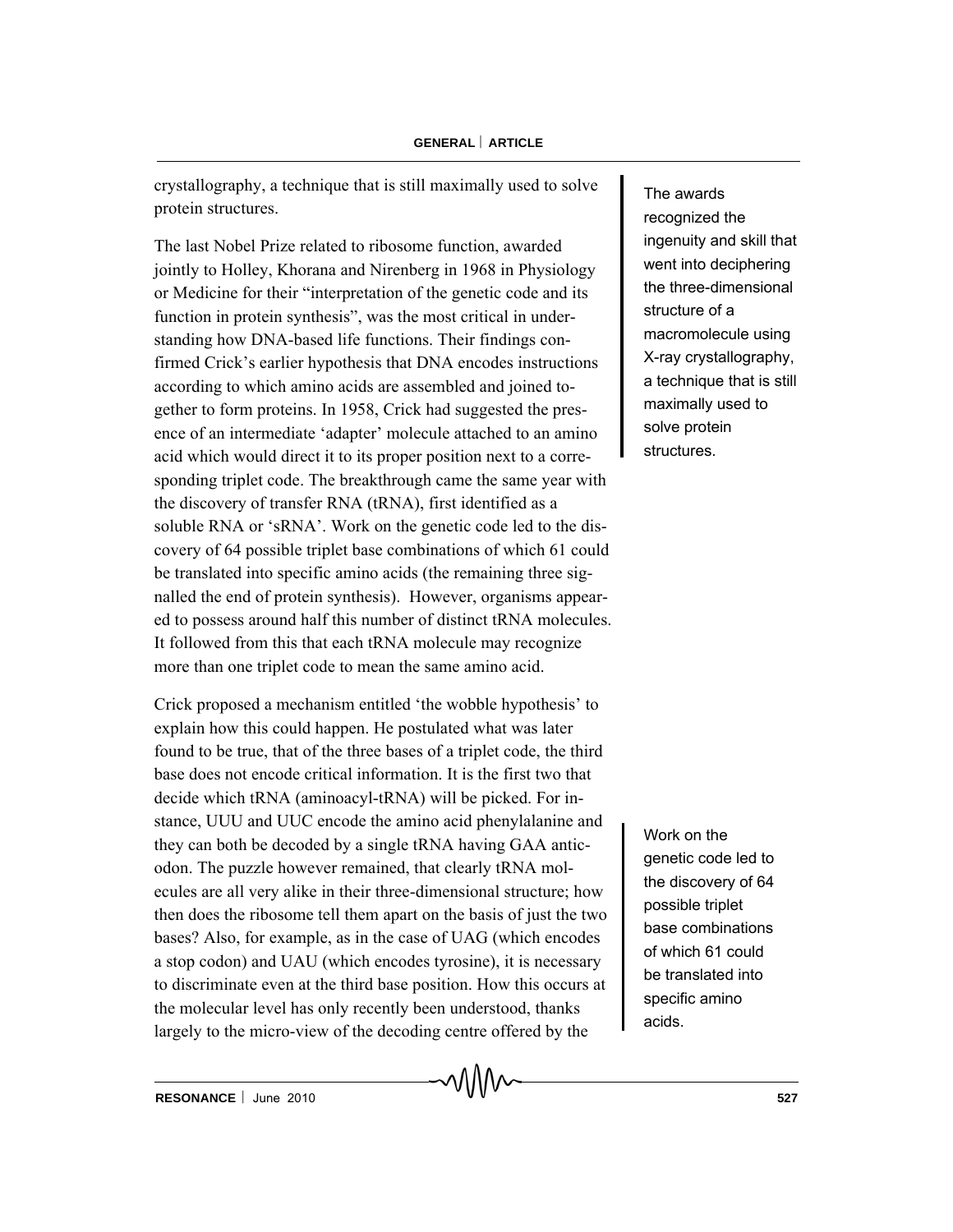Both crucial discoveries, that information in DNA encodes protein, and that there is a requirement of an intermediate to do so, were instances where the theory preceded the discovery.

> Ribosomes are the protein factories of the cell.

crystal structures of the ribosome.

Both crucial discoveries, that information in DNA encodes protein, and that there is a requirement of an intermediate to do so, were instances where the theory preceded the discovery. This emphasizes the importance of free thinking in science. In parallel with these discoveries, in the early 1950's, Paul Zamecnik and coworkers had already developed a cell-free system using rat liver to demonstrate protein synthesis. When radioactively labelled amino acids were added to the mixture, the radioactivity was found to disperse throughout the system over some time. However, when the process was stopped quickly, it was found that the radioactivity was concentrated in specific areas of the cell. These areas coincided with the nucleoprotein particles of  $\sim$ 10  $\mu$ m diameter earlier recorded as dense particles in the electron microscopic images from the cytoplasm of various living cells. With the development of high speed centrifugation methods, these particles could be separated from other intracellular particles and studied, and with the discovery of tRNA, a cell-free assay could be set up to show that indeed these particles serve as the sites for protein synthesis. In 1958, at a meeting of the then new Biophysical Society, R B Roberts proposed the term 'ribosomes' for particles that contained complexes of one third to one half RNA and two thirds to one half protein, were  $\sim$ 10-15  $\mu$ m in diameter, had sedimentation values in the range 20 to 100S, were found in all cell types and seemed 'somehow to be involved in protein synthesis'. The name proved popular and has remained to this day.

## **Elucidation of Ribosome Structure**

Ribosomes are the protein factories of the cell. They exist in all cells in all life forms. In eubacteria, each ribosome can be divided into two sub-units of 30S and 50S, according to their sedimentation coefficients. Each ribosome is about 2.6 million Dalton in size. To understand how the ribosome works, it was necessary to pool data from biochemical experiments (which make use of the purified components *in vitro* to simulate the conditions for protein synthesis), genetic experiments (which exploit the impact of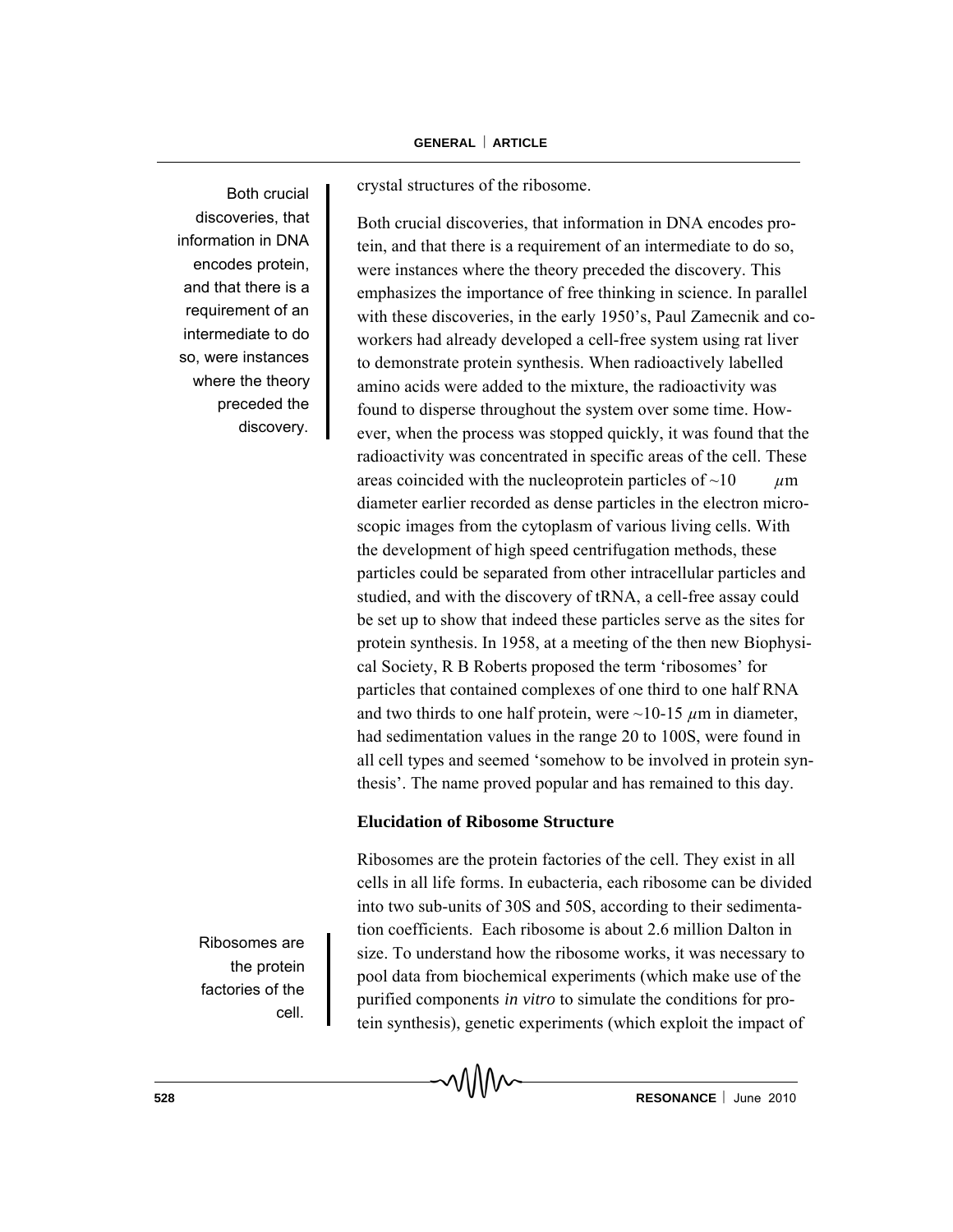various mutations and their suppressors in various factors to carry out *in vivo* studies), and structural analyses of the various factors at high resolution. This last aspect has only recently been achieved through advances in crystallisation.

To crystallize an asymmetric and immensely complex molecule of this size was seemingly an impossible task. It was Ada Yonath, then at the Max Planck Institute in Berlin, who in the early 1970's first sought to make it possible. She decided to map the exact location of each atom in the ribosome using X-ray crystallography. For this she used the bacterium *Geobacillus stearothermophilus* (earlier *Bacillus stearothermophilus*) which is found in hot springs and can survive at temperatures up to 75C. Her idea was that ribosomes from such an organism are likely to be relatively stable. By 1980, she had indeed managed to produce the first diffracting crystals of the large (50S) subunit of the ribosome. It took over twenty more years to obtain a high resolution structure of the ribosome. Ada Yonath pioneered the field and her spirit and innovative techniques inspired others to join the research in this challenging and exciting field.

Although Ada Yonath's structure could place most atoms in their relative positions, this did not help decipher the three-dimensional structure of the ribosome. Thomas Steitz at Yale took the problem forward by using images of the ribosome that were generated by cryoelectron microscopy as reference. Using this approach, it was possible to identify the location and orientation of specific regions within the ribosome crystals. These images, along with other conventional techniques culminated in translating the two-dimensional scatter of the X-rays by the ribosome crystals into a three-dimensional arrangement of atoms. By 1998, Steitz's group succeeded in solving the structure of the large subunit of the ribosome from a halophilic (salt loving) bacterium *Haloarcula marismortui* at ~9 Å resolution. Although by the standards of crystallography this was by no means a high resolution structure for the ribosome it was a major breakthrough; besides, one could visualize the strands of RNA molecules within the structure. Meanwhile the methods to isolate ribosomes,

៱៱៱៱៱

To crystallize an asymmetric and immensely complex molecule of the size of the ribosome was seemingly an impossible task.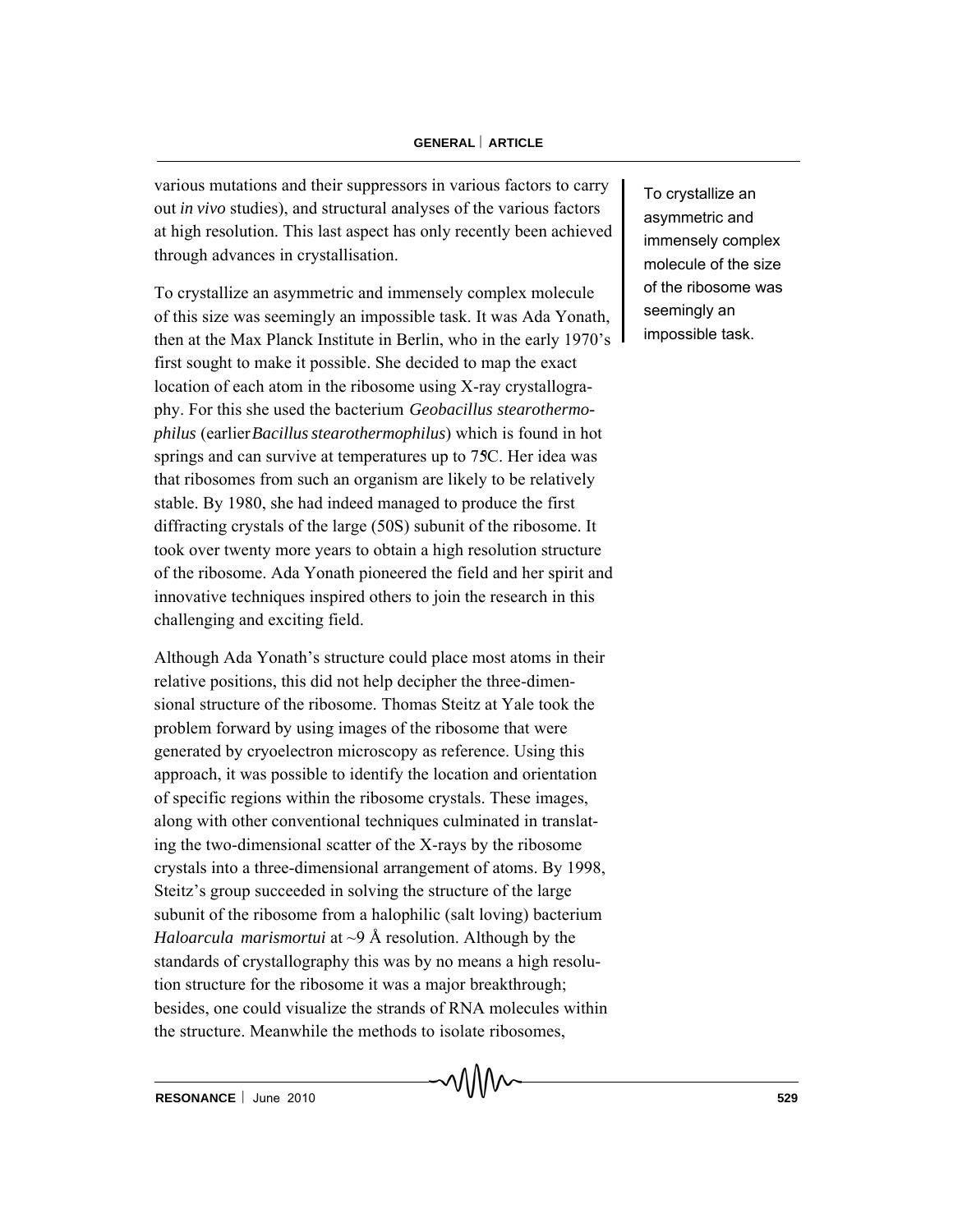Venkatraman Ramakrishnan from MRC Cambridge joined in the quest by starting work on crystallizing the small (30S) subunit of the ribosome.

techniques to crystallize them, as well as methods of crystal structure analysis including computational capacity and expertise were progressing side by side.

Venkatraman Ramakrishnan from MRC Cambridge joined in the quest by starting work on crystallizing the small (30S) subunit of the ribosome. In the year 2000, the breakthrough arrived, with three groups independently deciphering the high resolution  $(\sim 3\text{\AA})$ structure of the large or small ribosomal subunits. While Ramakrishnan and Yonath generated structures of the 30S subunit from the bacterium *Thermus thermophilus,* Steitz obtained better resolution crystals of the 50S subunit from *Haloarcula*. We should add that Harry Noller's laboratory at the University of California, Santa Cruz, also contributed a great deal in our understanding of the ribosome biology including solving of the three-dimensional structures of the ribosome at high resolutions.

## **What Does the Structure Tell Us?**

With the ribosome structures in hand, one could now ask far more specific questions with regard to the functioning of the ribosome than was possible before. For instance, it would be clear from their relative locations, which RNA nucleotides are placed near which proteins within the ribosome, and therefore how they might influence the primary function of the ribosome, that of decoding the genetic code and building polypeptide. Also, it served to confirm or reject earlier evidence gathered from genetic and biochemical data that had served to build a model of how the ribosome functions. In turn, it also offered clever ways to design genetic and biochemical experiments, emphasizing the diverse points of investigation needed to understand a biological problem in its entirety.

To understand what the ribosome structure has offered, it is necessary to know how it drives protein synthesis. Each ribosome has three distinct sites for binding tRNAs, the 'A' (aminoacyl) site, the 'P' (peptidyl) site and the 'E' (exit) site. These sites stretch across both the 30S and the 50S subunits (*Figure* 1). The

With the ribosome structures in hand, one could now ask far more specific questions with regard to the functioning of the ribosome than was possible before.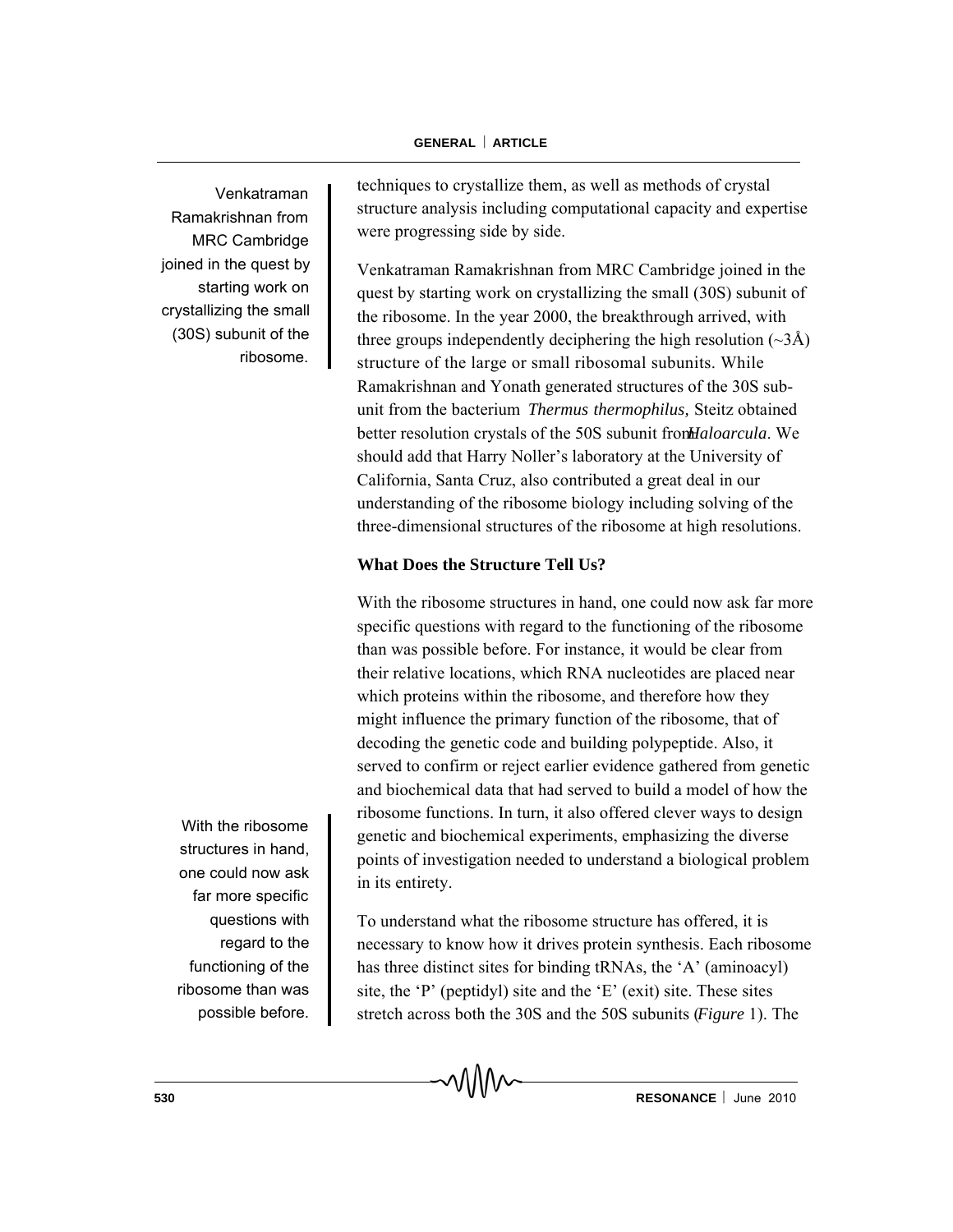**GENERAL ARTICLE**



*Figure 1. Overview of the bacterial ribosome: (a) A view of the bacterial 70S ribosome from the top, showing the A-site, P-site and E-site bound tRNAs in purple, green and yellow, respectively. (b) and (c) Split views of the 30S and 50S subunits. Locations of the anticodon and acceptor end regions of the bound tRNAs in 30S and 50S subunits, respectively. The decoding centre (DC) in the 30S subunit and the peptidyltransferase centre (PTC) in the 50S subunit are marked with arrows. Various other regions of the 30S and 50S subunits are as shown. EF-Tu and EF-G binding to the ribosome is facilitated by the L7/L12 proteins in the ribosome (a, c). The mRNA (elongated by modeling) is shown in black (a) or in grey (b). The interface between the two ribosomal subunits consists largely of RNA.*

This figure is reproduced with permission from Macmillan Publishers Ltd, Nature, 10.1038/nature08403, 2009, Nature Publishing Group. For further details refer to the review article by T Martin Schmeing and V Ramakrishnan, *Nature*, Vol.461, pp.1234–1242, 2009.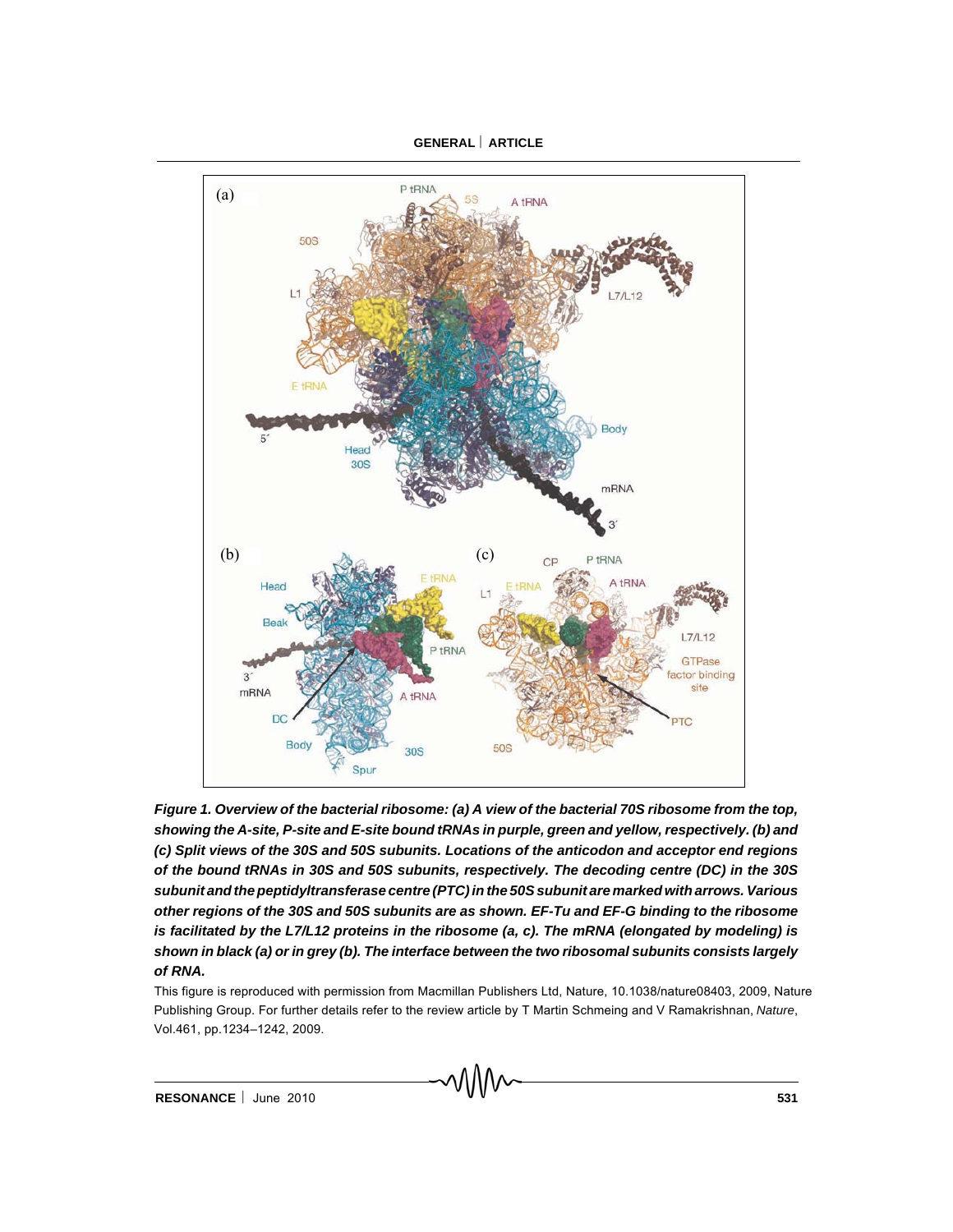process of translating an mRNA molecule into a polypeptide or protein can be broken down into four main steps, initiation, elongation, termination and ribosome recycling. At the first step, the mRNA binds the 30S subunit of the ribosome, followed by binding of the initiator tRNA attached with formylmethionine, to the P-site. This reaction is aided by three initiation factors, IF1, IF2 and IF3. Once the initiator tRNA and the mRNA are aligned properly, the 50S subunit 'docks' onto this complex, thus assembling a functional 70S ribosome. In the next step, the elongation step, the empty A-site receives an elongator tRNA carrying the second amino acid of the protein to be synthesized. The A-site receives an aminoacylated tRNA bound to elongation factor-Tu (EF-Tu) in complex with GTP. If this incoming tRNA has an anticodon that is complementary to the mRNA codon in the Asite, GTP hydrolysis occurs and is followed by peptide bond formation with the amino acid attached to the tRNA in the P-site. Peptide bond formation is catalyzed in the peptidyltransferase centre located in the 50S subunit. The ribosome now has a peptidyl-tRNA in the A-site, and a deacylated tRNA in the P-site and is referred to as being in a 'pre-translocation' state. With the aid of elongation factor- G (EF-G, also bound to GTP), the peptidyl-tRNA in the A-site is 'translocated' to the neighbouring P-site while the P-site tRNA (deacylated) is moved to the E-site from where it exits the ribosome later. This is referred to as the 'post-translocation' state of the ribosome.

During the movement of the tRNA from the A-site to the P-site, it is important to retain the same reading frame on the mRNA, and to make and break contacts very precisely on the two ribosomal subunits.

During the movement of the tRNA from the A-site to the P-site, it is important to retain the same reading frame on the mRNA, and to make and break contacts very precisely on the two ribosomal subunits. A large body of biochemical work by Harry Noller and his group led to the realization of a 'hybrid state' proposal. Accordingly, prior to the binding of EF-G to the ribosome, the tRNA in the A-site moves to the P-site on the 50S subunit, while remaining in the A-site of the 30S subunit (the 'A/P' state). Similarly the P-site tRNA moves to the E-site on the 50S subunit while remaining in the P-site of the 30S subunit (the 'P/E' state). The function of EF-G then translocates them to the classical P- (or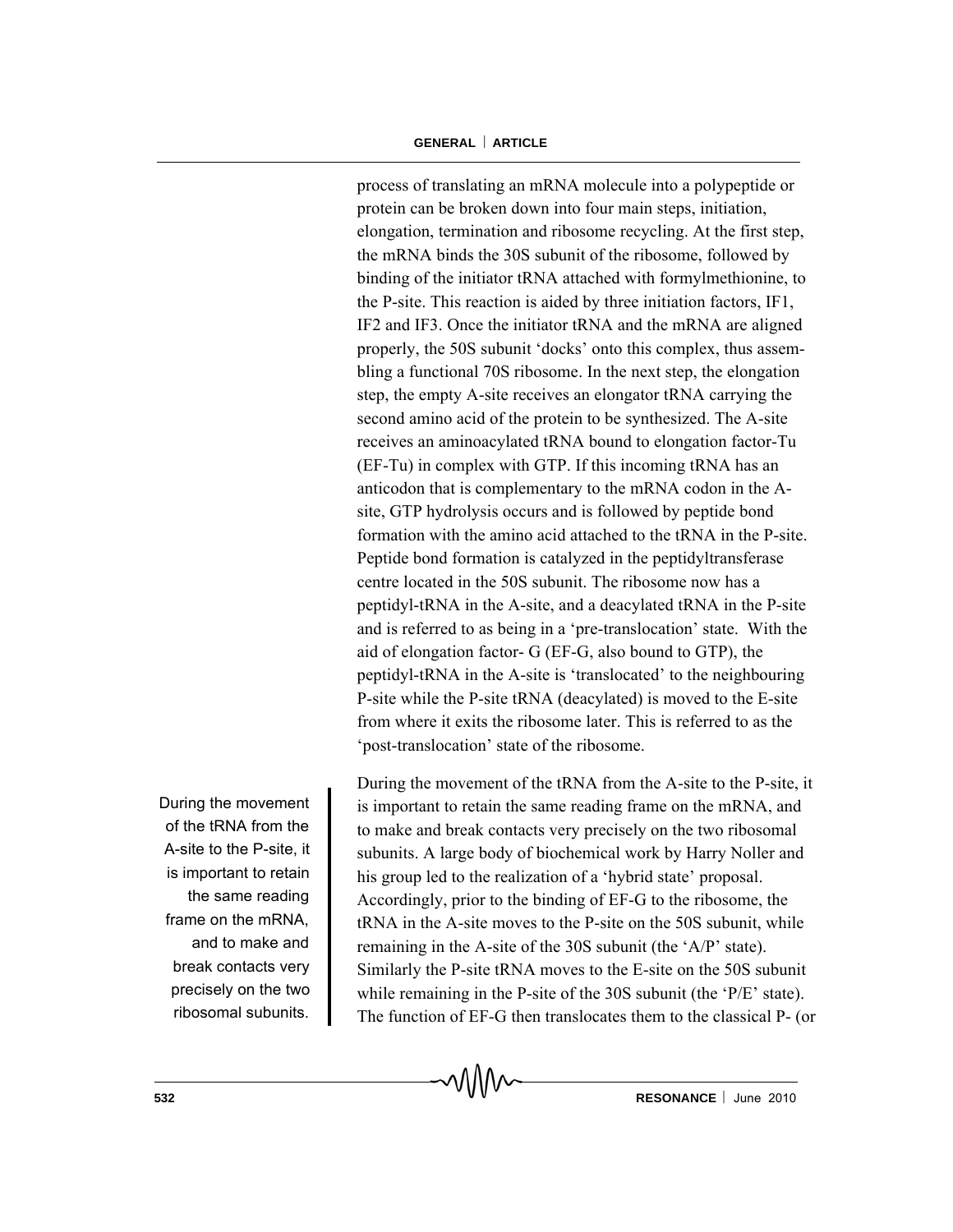'P/P') and the E- (or 'E/E') sites, respectively. While these movements occur in the ribosome, the tRNAs remain stably bound to the cognate codons on the mRNA to ensure maintenance of the reading frame. The repeating cycles of elongation (increase of the peptide chain by one amino acid) and translocation (movement of the tRNAs and the mRNA in the ribosome) continue until a stop codon appears in the A-site. Stop codons are recognized by release factors, RF1 or RF2 in bacteria, which aid in detaching the polypeptide by hydrolysing the ester bond that connects its Cterminal end with the 3' OH group in the P-site bound tRNA signalling the 'termination' step of protein synthesis. Subsequently, in the ribosome recycling step, the two ribosomal subunits as well as the deacylated tRNA are disassembled to free them for newer rounds of translation by a protein called the ribosome recycling factor (RRF) along with EF-G. Furthermore, there exists another special release factor called RF3 (a GTP binding protein) which facilitates the recycling of RF1 and RF2. As is clear from these details, the process of protein synthesis has evolved to accommodate several factors. The relative concentrations of these factors within the cell are regulated to orchestrate successive rounds of translation with high fidelity.

The decoding centre (on the 30S subunit, marked DC in *Figure* 1b) where the genetic code in the mRNA is read to pick a specific tRNA, and the catalytic centre (on the 50S subunit marked PTC in *Figure* 1c) where successive amino acids are joined to form a polypeptide, are the two fundamental active centres of the ribosome. In the decoding centre, the ribosome performs the task of matching the codon in the mRNA with the anticodon in the tRNA that carries a specific amino acid. In this process, the ribosome has to both select the right tRNA and discard all the wrong ones that may attempt to pair with a given codon. All tRNAs are alike in their three-dimensional structure, and for their recruitment in the A-site, they all bind to a common factor, EF-Tu which guides them to the ribosome. To select a tRNA on the basis of just two discriminatory bases in the anticodon region, and to discard others that do not have these two bases is a daunting task. To add

The process of protein synthesis has evolved to accommodate several factors.

To select a tRNA on the basis of just two discriminatory bases in the anticodon region, and to discard others that do not have these two bases is a daunting task.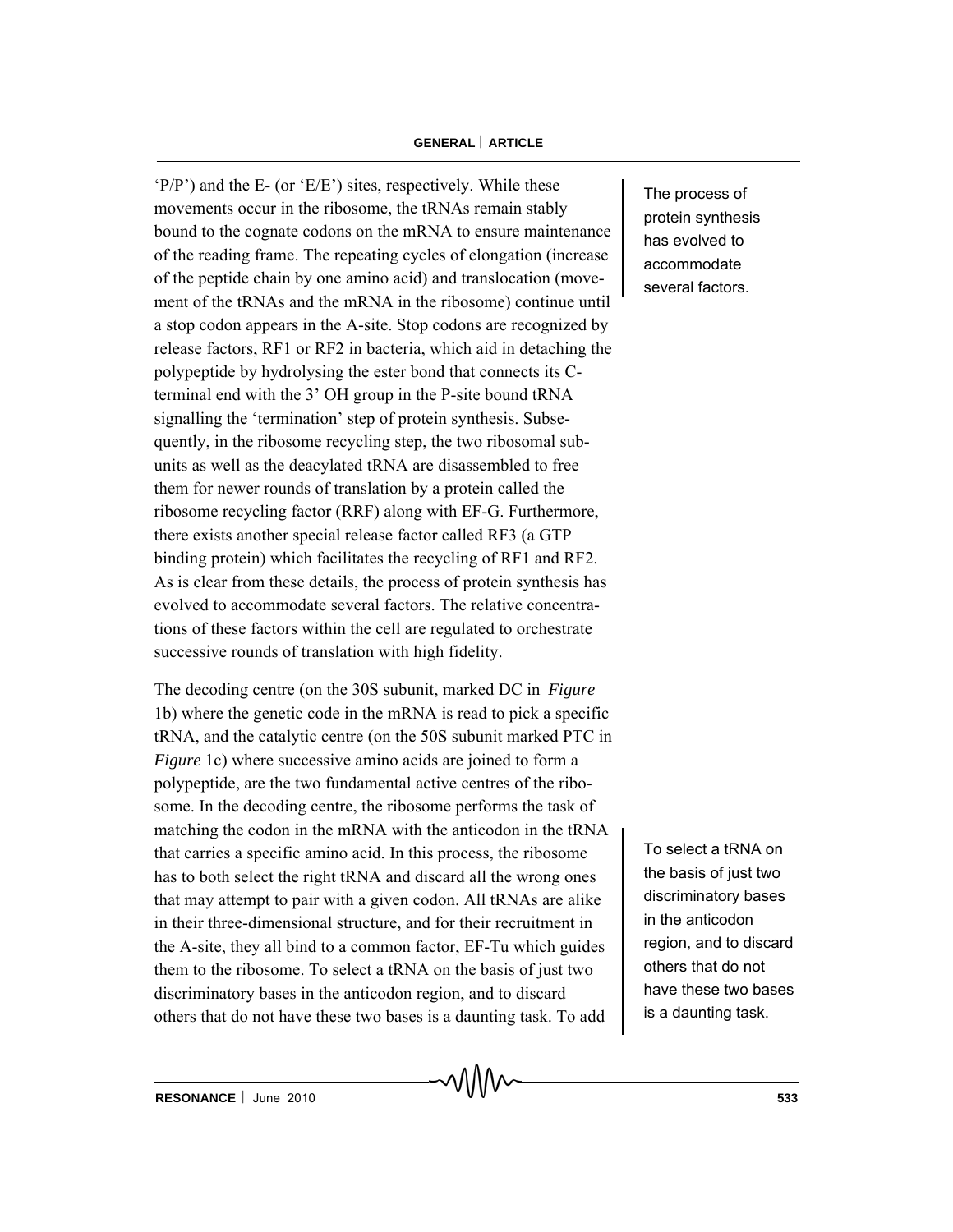*Figure 2. Decoding by the ribosome (a) shows the positions of ribosomal RNA residues (critical in decoding) in the decoding centre prior to the entry of the tRNA into the A site (b) shows the change in conformation of these residues upon pairing of the codon (5'-UUU-3' in grey) and anticodon (5'- GAA-3' in purple). (c) and (d) show how the ribosomal RNA bases A1493; and A1492 and G530 scrutinize the geometry of pairing of the first two bases of the codon (U1 and U2) with the corresponding bases in the anticodon. (e) Nature of the ribosomal RNA interactions with the third position codon-anticodon pair shows that it can be flexible. Interactions of the ribosomal protein S12 with the second and the third positions in the codon (U2 and U3) are also shown.*

This figure is reproduced with permission from Macmillan Publishers Ltd, *Nature*, 10.1038/nature08403, 2009, Nature Publishing Group. For further details refer to the review article by T Martin Schmeing and V Ramakrishnan, *Nature*, Vol.461, pp.1234–1242, 2009.

to this, the process has to be not only highly accurate but also highly efficient. Although earlier kinetic and biochemical studies had shown that the ribosome rejects the wrong tRNAs with a high degree of precision, it was not known by what means the ribosome performed this monitoring. The insight came with Ramakrishnan's crystal structure of the 30S subunit complexed with an mRNA and a cognate tRNA at the A site of the ribosome. Once the tRNA binds in the A-site, three of the residues (G530, A1492 and A 1493) of the ribosomal RNA in the 30S subunit in the decoding centre, change their conformations to 'inspect' the codon-anticodon base pairing by sensing the geometry of the minor groove that forms upon their pairing (*Figures* 2a,b). In the process, the first two base pairs of the codon-anticodon pair establish interactions within the decoding centre ( *Figures* 2c–2e). The nature of these interactions is such that only the correct base pairing (as established by the standard Watson–Crick pair-ing rules) is stabilized, allowing for further steps to occur. Incorrect base pairings will lead to insufficient stabilization of the loosely bound tRNA, which then falls off the ribosome. Also, it was revealed that the entire 30S subunit undergoes a conformational change to a 'closed' form upon binding of the correct tRNA in the A-site to further facilitate the retention of the selected tRNA.



**534 RESONANCE** June 2010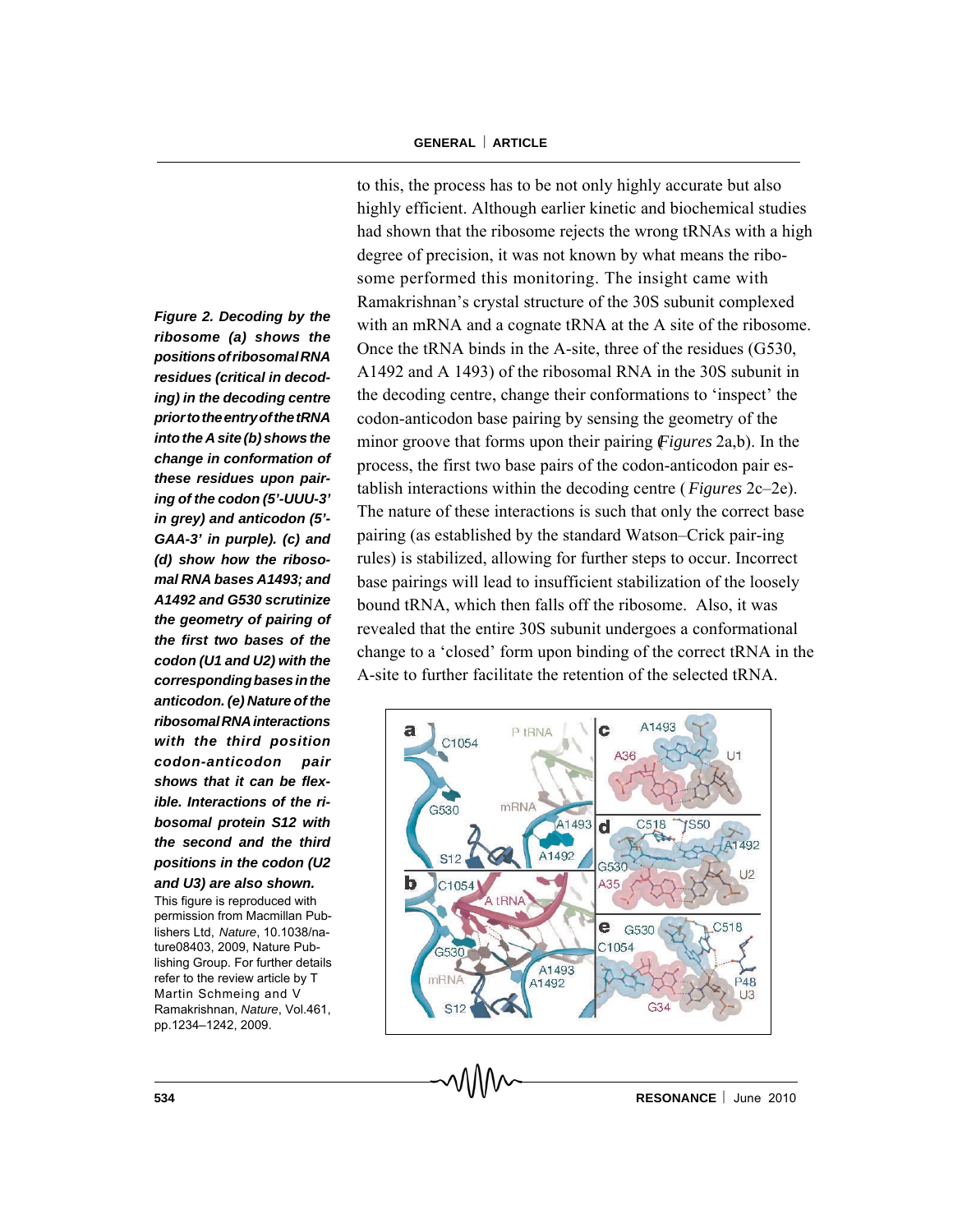The second functional centre of the ribosome is the peptidyl transferase centre. This is where the peptide bond formation occurs to link the amino acids together to form a polypeptide. In addition, the hydrolysis of peptidyl-tRNA (during the termination step) also occurs here. The first high resolution image of the catalytic site was provided by the 50S structure solved by Steitz and colleagues in 2000. The structure showed that there were no proteins within  $\sim$ 18 Å radius of the catalytic site, indicating that the ribosome functioned as a ribozyme, an RNA enzyme (although we now know that ribosomal proteins also contribute to enhancing this activity). Evidence from the structures suggests that the tRNAs in the A- and the P- sites are held in very precise positions in the peptidyl transferase centre in the 50S subunit. So the ribosome appears to promote the reaction by favourable alignment of the substrate ( *Figure* 3). This reduces the free



#### *Figure 3. Peptide bond formation*

**(a)** *Schematic of the chemical reaction of peptide bond formation.* **(b)** *Binding of the aminoacyl-, and peptidyl-, tRNAs (shown in purple and green, respectively) in the peptidyl-transferase centre (PTC).* **(c)** *Positioning of the -amino group of the aminoacyltRNA (in the A-site) is aided by the 2' OH of the 3' terminal residue (A76) of the peptidyl-tRNA in the P-site and the ribosomal RNA residue (A2451), to launch a nucleophilic attack on the ester bond carbon atom of the peptidyl-tRNA to form a peptide bond.* **(d) and (e)** *Depict a possible mechanism by which the reaction intermediates break down to yield the products.*

This figure is reproduced with permission from Macmillan Publishers Ltd, *Nature*, 10.1038/nature08403, 2009, Nature Publishing Group. For further details refer to the review article by T Martin Schmeing and V Ramakrishnan, *Nature*, Vol.461, pp.1234–1242, 2009.

**RESONANCE** | June 2010 **FOR SAMPLE 2010 FOR SAMPLE 2010 535**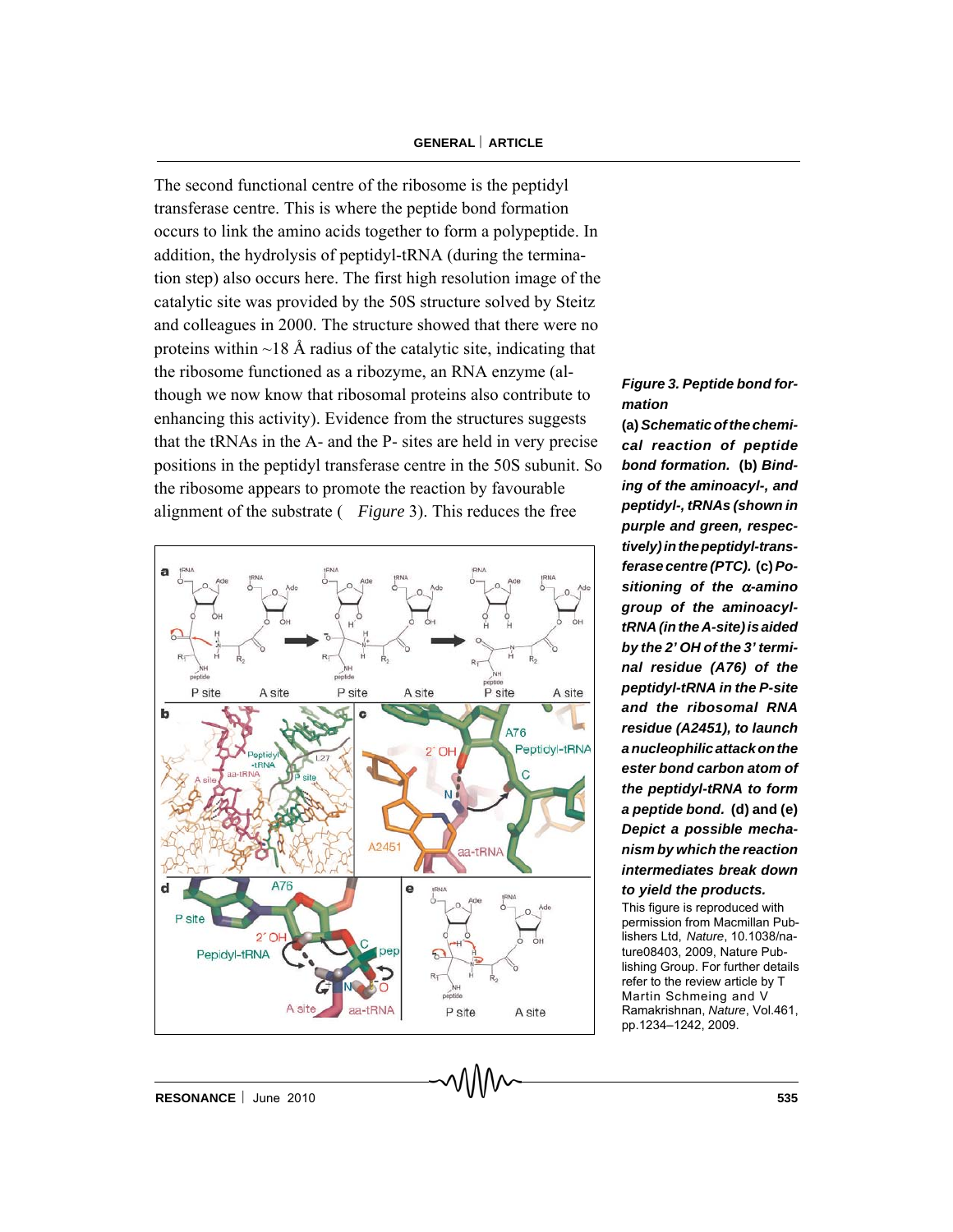The second functional centre of the ribosome is the peptidyl transferase centre.

Evidence from the structures suggests that the tRNAs in the Aand the P- sites are held in very precise positions in the peptidyl transferase centre in the 50S subunit.

energy required to form a peptide bond. Recent structures of ribosome with the release factors have also shed light on the second function, that of termination, carried out by the peptidyl transferase centre. The release factors (RF1 and RF2 in bacteria) recognise the stop codons with high specificity and trigger hydrolysis of the ester bond between the polypeptide and the tRNA in the P-site to release the polypeptide chain.

## **Future Implications**

Aside from the mechanistic insights, visualizing the bacterial ribosome in atomic details also meant that one could now design new ways of targeting the various activities it performs to stop protein synthesis. Bacterial ribosomes are distinct from those of humans and many of the antibiotics in use today work by interfering with bacterial protein synthesis. In fact, several antibiotics have been co-crystallized with ribosomes, showing exactly where they bind and how they block or ruin the process of accurate protein synthesis. In recent years, resistance against antibiotics has become a major health concern with pathogenic bacteria evolving mutations in the ribosomal RNA or in ribosomal proteins to prevent inhibition of the ribosome by the antibiotic. Knowing the structure of the ribosome and the nature of the acquired mutations in the ribosomal components helps us to redesign the antibiotics. In addition, work on the structure of the ribosome has had a tremendous impact on experiments and experimental designs that seek to gain a better understanding of ribosome biology. Also, much of biotechnology dealing with engineering higher yields of proteins of medicinal and other commercial importance would benefit quite directly from ribosome research. A better understanding of how the ribosome works therefore assumes high socio-economic importance. Already work is underway to exploit the information that the crystal structures have unveiled. The next few years will see more experimentation and a detailed study of the available structures of the ribosome as well as those that will be solved to capture the snap shots of the ribosome in various phases of its action. We have come a long way from the time when it was first discovered